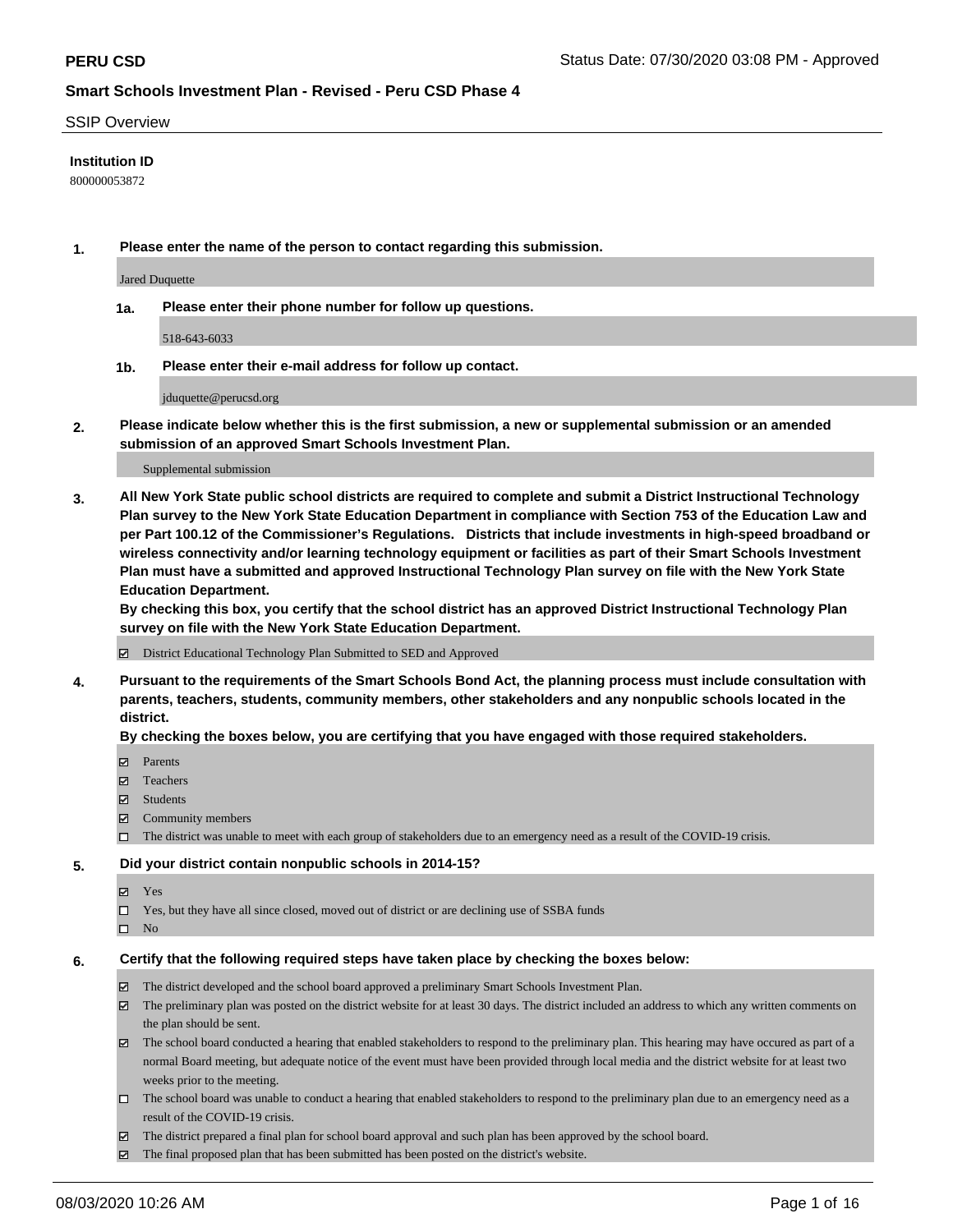SSIP Overview

**6a. Please upload the proposed Smart Schools Investment Plan (SSIP) that was posted on the district's website, along with any supporting materials. Note that this should be different than your recently submitted Educational Technology Survey. The Final SSIP, as approved by the School Board, should also be posted on the website and remain there during the course of the projects contained therein.**

Smart Schools Phase 4.pdf

**6b. Enter the webpage address where the final Smart Schools Investment Plan is posted. The Plan should remain posted for the life of the included projects.**

https://www.perucsd.org/district/business-office/smart-school-bond-act/

**7. Please enter an estimate of the total number of students and staff that will benefit from this Smart Schools Investment Plan based on the cumulative projects submitted to date.**

2,300

**8. An LEA/School District may partner with one or more other LEA/School Districts to form a consortium to pool Smart Schools Bond Act funds for a project that meets all other Smart School Bond Act requirements. Each school district participating in the consortium will need to file an approved Smart Schools Investment Plan for the project and submit a signed Memorandum of Understanding that sets forth the details of the consortium including the roles of each respective district.**

 $\Box$  The district plans to participate in a consortium to partner with other school district(s) to implement a Smart Schools project.

### **9. Please enter the name and 6-digit SED Code for each LEA/School District participating in the Consortium.**

| Partner LEA/District | <b>ISED BEDS Code</b> |
|----------------------|-----------------------|
| (No Response)        | (No Response)         |

### **10. Please upload a signed Memorandum of Understanding with all of the participating Consortium partners.**

(No Response)

#### **11. Your district's Smart Schools Bond Act Allocation is:**

\$2,129,269

#### **12. Final 2014-15 BEDS Enrollment to calculate Nonpublic Sharing Requirement**

|            | Public Enrollment | Nonpublic Enrollment | Total Enrollment | I Nonpublic Percentage |
|------------|-------------------|----------------------|------------------|------------------------|
| Enrollment | .904              | 157                  | 2.061.00         | 7.62                   |

**13. This table compares each category budget total, as entered in that category's page, to the total expenditures listed in the category's expenditure table. Any discrepancies between the two must be resolved before submission.**

|                                          | Sub-Allocations | <b>Expenditure Totals</b> | <b>Difference</b> |
|------------------------------------------|-----------------|---------------------------|-------------------|
| <b>School Connectivity</b>               | 0.00            | 0.00                      | 0.00              |
| Connectivity Projects for<br>Communities | 0.00            | 0.00                      | 0.00              |
| Classroom Technology                     | 70,920.00       | 70,920.00                 | 0.00              |
| Pre-Kindergarten Classrooms              | 0.00            | 0.00                      | 0.00              |
| Replace Transportable<br>Classrooms      | 0.00            | 0.00                      | 0.00              |
| <b>High-Tech Security Features</b>       | 0.00            | 0.00                      | 0.00              |
| Nonpublic Loan                           | 0.00            | 0.00                      | 0.00              |
| Totals:                                  |                 |                           |                   |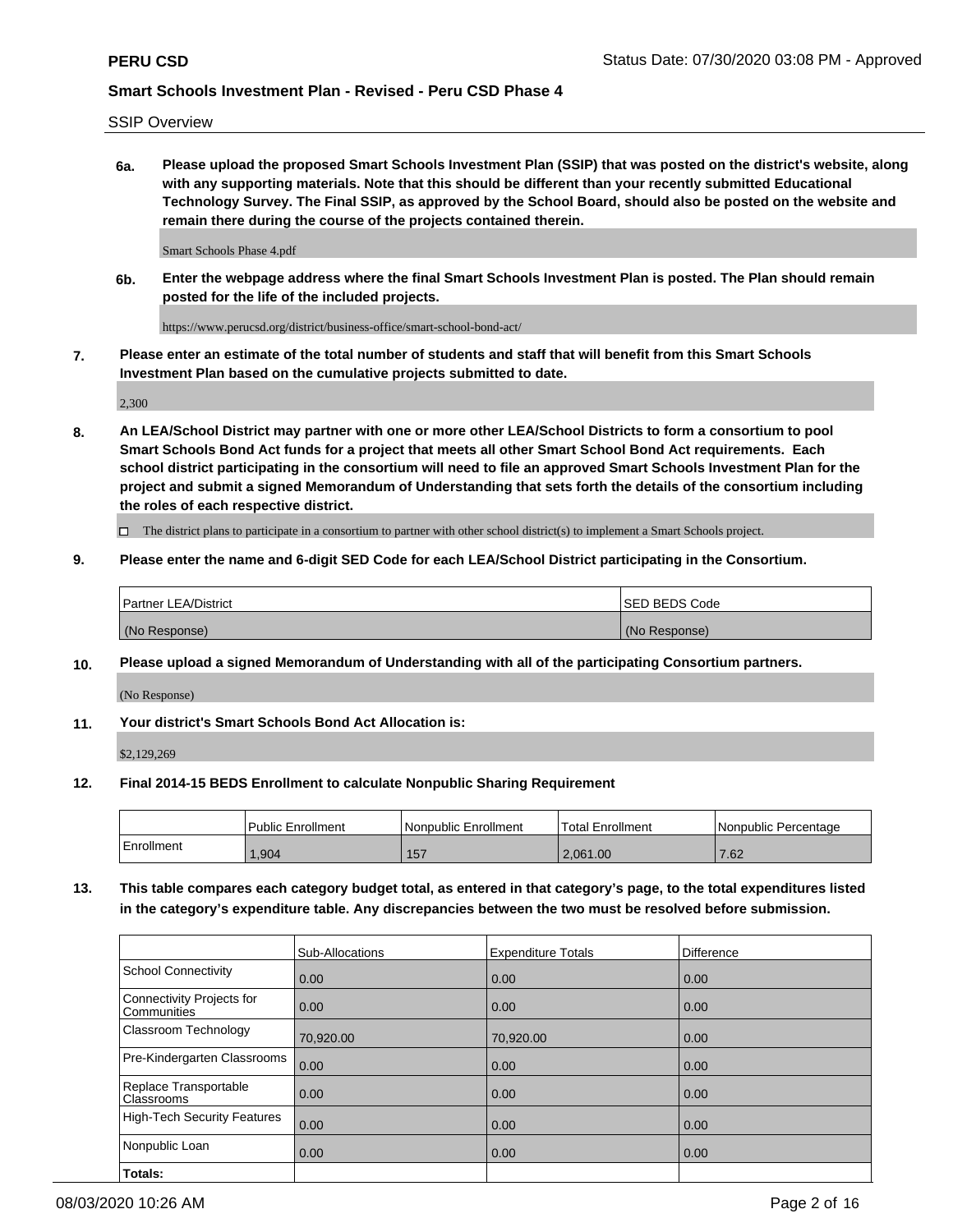SSIP Overview

| 70,920                 | 70,920               | -0                |
|------------------------|----------------------|-------------------|
| <b>Sub-Allocations</b> | l Expenditure Totals | <b>Difference</b> |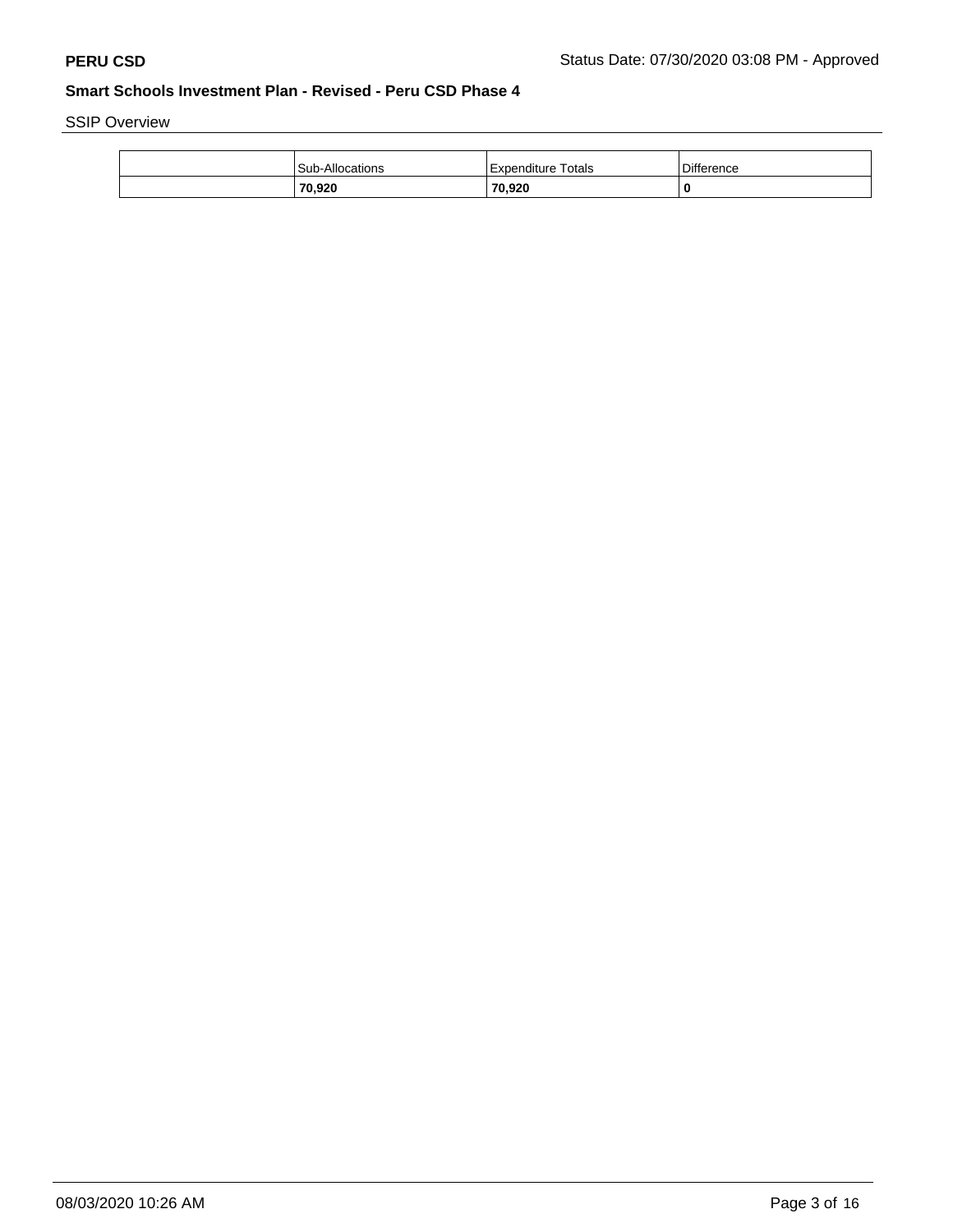School Connectivity

- **1. In order for students and faculty to receive the maximum benefit from the technology made available under the Smart Schools Bond Act, their school buildings must possess sufficient connectivity infrastructure to ensure that devices can be used during the school day. Smart Schools Investment Plans must demonstrate that:**
	- **• sufficient infrastructure that meets the Federal Communications Commission's 100 Mbps per 1,000 students standard currently exists in the buildings where new devices will be deployed, or**
	- **• is a planned use of a portion of Smart Schools Bond Act funds, or**
	- **• is under development through another funding source.**

**Smart Schools Bond Act funds used for technology infrastructure or classroom technology investments must increase the number of school buildings that meet or exceed the minimum speed standard of 100 Mbps per 1,000 students and staff within 12 months. This standard may be met on either a contracted 24/7 firm service or a "burstable" capability. If the standard is met under the burstable criteria, it must be:**

**1. Specifically codified in a service contract with a provider, and**

**2. Guaranteed to be available to all students and devices as needed, particularly during periods of high demand, such as computer-based testing (CBT) periods.**

**Please describe how your district already meets or is planning to meet this standard within 12 months of plan submission.**

(No Response)

**1a. If a district believes that it will be impossible to meet this standard within 12 months, it may apply for a waiver of this requirement, as described on the Smart Schools website. The waiver must be filed and approved by SED prior to submitting this survey.**

 $\Box$  By checking this box, you are certifying that the school district has an approved waiver of this requirement on file with the New York State Education Department.

**2. Connectivity Speed Calculator (Required). If the district currently meets the required speed, enter "Currently Met" in the last box: Expected Date When Required Speed Will be Met.**

|                  | l Number of     | Required Speed | Current Speed in | <b>Expected Speed</b> | <b>Expected Date</b>                |
|------------------|-----------------|----------------|------------------|-----------------------|-------------------------------------|
|                  | <b>Students</b> | l in Mbps      | <b>Mbps</b>      | to be Attained        | When Required                       |
|                  |                 |                |                  |                       | Within 12 Months ISpeed Will be Met |
| Calculated Speed | (No Response)   | 0.00           | (No Response)    | (No Response)         | (No Response)                       |

**3. Describe how you intend to use Smart Schools Bond Act funds for high-speed broadband and/or wireless connectivity projects in school buildings.**

(No Response)

**4. Describe the linkage between the district's District Instructional Technology Plan and how the proposed projects will improve teaching and learning. (There should be a link between your response to this question and your responses to Question 1 in Section IV - NYSED Initiatives Alignment: "Explain how the district use of instructional technology will serve as a part of a comprehensive and sustained effort to support rigorous academic standards attainment and performance improvement for students."** 

**Your answer should also align with your answers to the questions in Section II - Strategic Technology Planning and the associated Action Steps in Section III - Action Plan.)**

(No Response)

**5. If the district wishes to have students and staff access the Internet from wireless devices within the school building, or in close proximity to it, it must first ensure that it has a robust Wi-Fi network in place that has sufficient bandwidth to meet user demand.**

**Please describe how you have quantified this demand and how you plan to meet this demand.**

(No Response)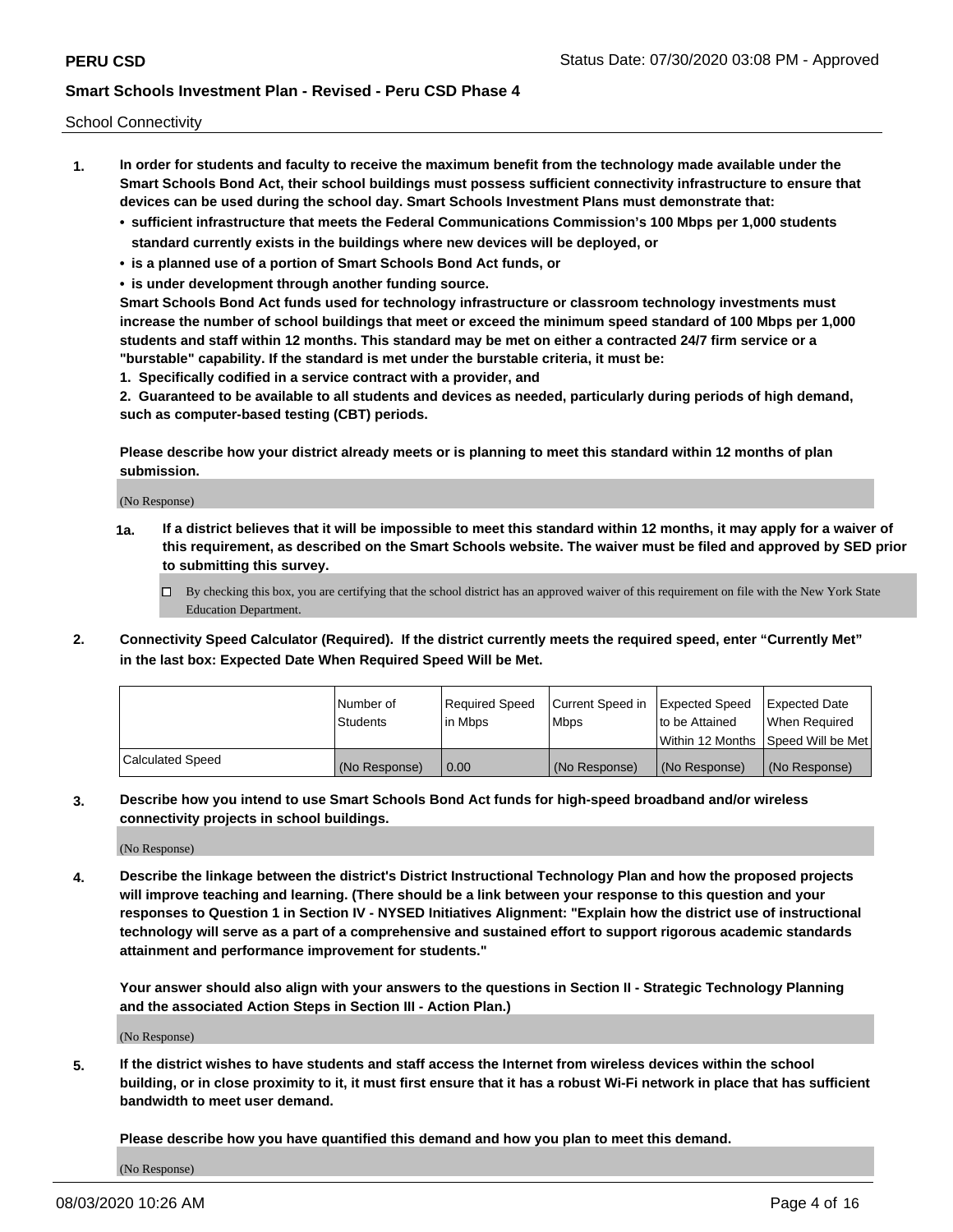School Connectivity

**6. Smart Schools plans with any expenditures in the School Connectivity category require a project number from the Office of Facilities Planning. Districts must submit an SSBA LOI and receive project numbers prior to submitting the SSIP. As indicated on the LOI, some projects may be eligible for a streamlined review and will not require a building permit.**

**Please indicate on a separate row each project number given to you by the Office of Facilities Planning.**

| Project Number |  |
|----------------|--|
| (No Response)  |  |

**7. Certain high-tech security and connectivity infrastructure projects may be eligible for an expedited review process as determined by the Office of Facilities Planning.**

### **Was your project deemed eligible for streamlined review?**

(No Response)

### **8. Include the name and license number of the architect or engineer of record.**

| Name          | License Number |
|---------------|----------------|
| (No Response) | (No Response)  |

#### **9. Public Expenditures – Loanable (Counts toward the nonpublic loan calculation)**

| Select the allowable expenditure type.<br>Repeat to add another item under each type. | <b>PUBLIC</b> Items to be<br>l Purchased | Quantity         | l Cost Per Item  | <b>Total Cost</b> |
|---------------------------------------------------------------------------------------|------------------------------------------|------------------|------------------|-------------------|
| (No Response)                                                                         | (No Response)                            | (No<br>Response) | (No<br>Response) | 0.00              |
|                                                                                       |                                          | 0                | 0.00             |                   |

# **10. Public Expenditures – Non-Loanable (Does not count toward nonpublic loan calculation)**

| Select the allowable expenditure<br>type.<br>Repeat to add another item under<br>each type. | <b>PUBLIC</b> Items to be purchased | Quantity      | Cost per Item | <b>Total Cost</b> |
|---------------------------------------------------------------------------------------------|-------------------------------------|---------------|---------------|-------------------|
| (No Response)                                                                               | (No Response)                       | (No Response) | (No Response) | 0.00              |
|                                                                                             |                                     |               | 0.00          |                   |

#### **11. Final 2014-15 BEDS Enrollment to calculate Nonpublic Sharing Requirement (no changes allowed.)**

|            | Public Enrollment | l Nonpublic Enrollment | <b>Total Enrollment</b> | Nonpublic Percentage |
|------------|-------------------|------------------------|-------------------------|----------------------|
| Enrollment | .,904             | 157                    | 2.061.00                | 7.62                 |

#### **12. Total Public Budget - Loanable (Counts toward the nonpublic loan calculation)**

|                                                      | Public Allocations | <b>Estimated Nonpublic Loan</b><br>Amount | Estimated Total Sub-Allocations |
|------------------------------------------------------|--------------------|-------------------------------------------|---------------------------------|
| Network/Access Costs                                 | (No Response)      | 0.00                                      | 0.00                            |
| School Internal Connections and<br><b>Components</b> | (No Response)      | 0.00                                      | 0.00                            |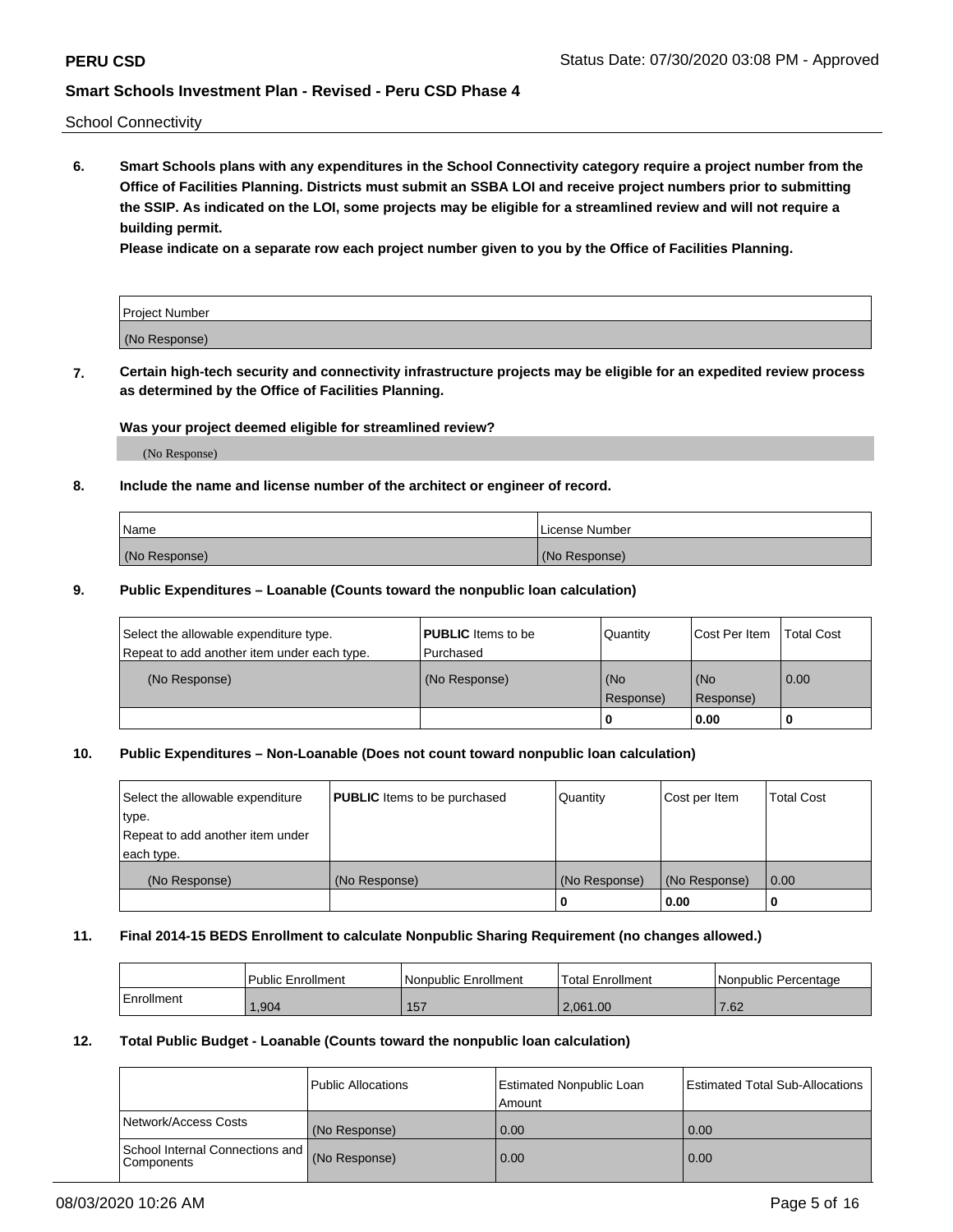School Connectivity

|         | Public Allocations | <b>Estimated Nonpublic Loan</b><br>l Amount | <b>Estimated Total Sub-Allocations</b> |
|---------|--------------------|---------------------------------------------|----------------------------------------|
| Other   | (No Response)      | 0.00                                        | 0.00                                   |
| Totals: | 0.00               | 0                                           |                                        |

# **13. Total Public Budget – Non-Loanable (Does not count toward the nonpublic loan calculation)**

|                                                   | Sub-<br>Allocation |
|---------------------------------------------------|--------------------|
| Network/Access Costs                              | (No Response)      |
| Outside Plant Costs                               | (No Response)      |
| <b>School Internal Connections and Components</b> | (No Response)      |
| <b>Professional Services</b>                      | (No Response)      |
| Testing                                           | (No Response)      |
| <b>Other Upfront Costs</b>                        | (No Response)      |
| <b>Other Costs</b>                                | (No Response)      |
| Totals:                                           | 0.00               |

# **14. School Connectivity Totals**

|                          | Total Sub-Allocations |
|--------------------------|-----------------------|
| Total Loanable Items     | 0.00                  |
| Total Non-Ioanable Items | 0.00                  |
| Totals:                  | 0                     |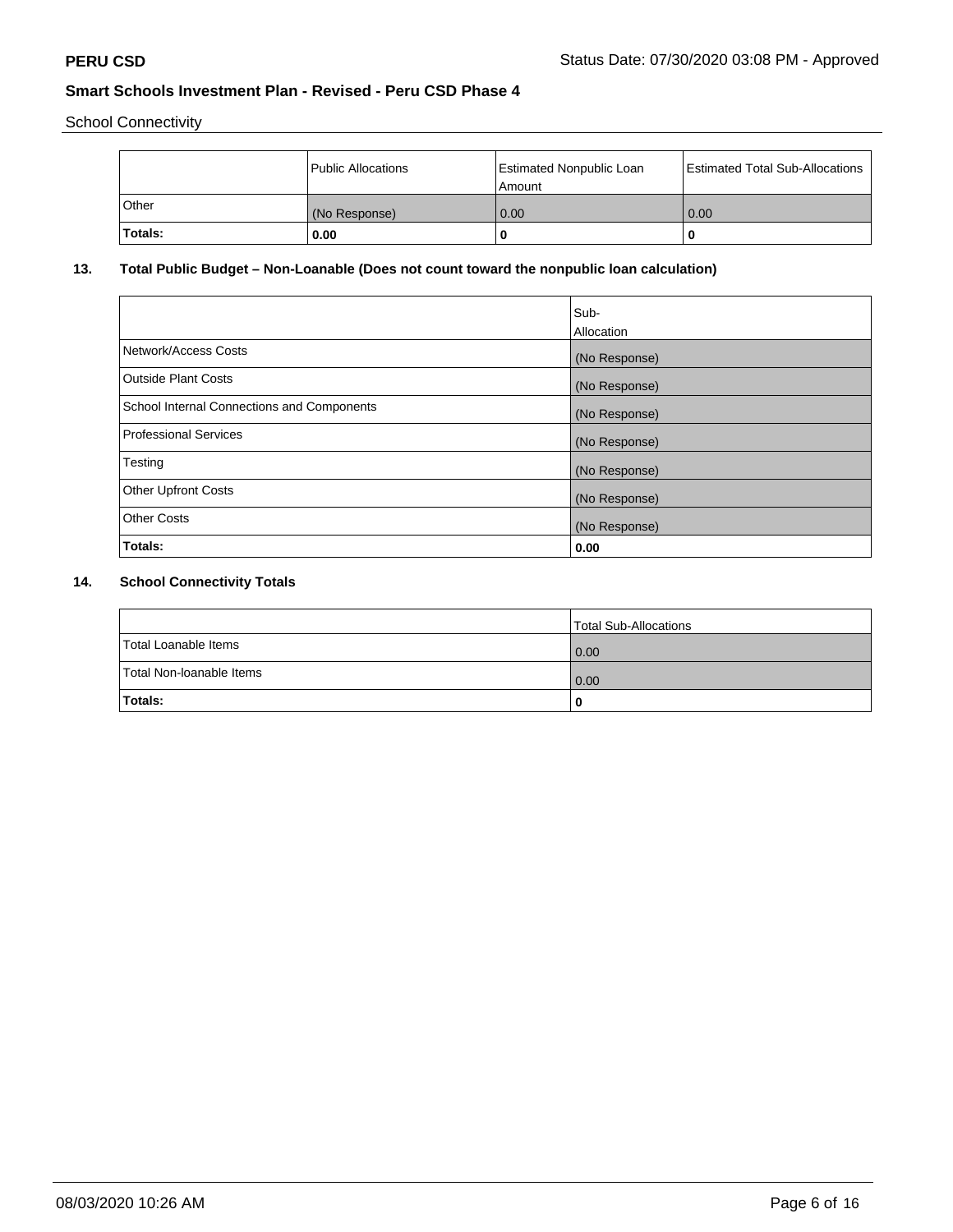Community Connectivity (Broadband and Wireless)

**1. Describe how you intend to use Smart Schools Bond Act funds for high-speed broadband and/or wireless connectivity projects in the community.**

(No Response)

**2. Please describe how the proposed project(s) will promote student achievement and increase student and/or staff access to the Internet in a manner that enhances student learning and/or instruction outside of the school day and/or school building.**

(No Response)

**3. Community connectivity projects must comply with all the necessary local building codes and regulations (building and related permits are not required prior to plan submission).**

 $\Box$  I certify that we will comply with all the necessary local building codes and regulations.

**4. Please describe the physical location of the proposed investment.**

(No Response)

**5. Please provide the initial list of partners participating in the Community Connectivity Broadband Project, along with their Federal Tax Identification (Employer Identification) number.**

| <b>Project Partners</b> | l Federal ID # |
|-------------------------|----------------|
| (No Response)           | (No Response)  |

**6. Please detail the type, quantity, per unit cost and total cost of the eligible items under each sub-category.**

| Select the allowable expenditure | Item to be purchased | Quantity      | Cost per Item | <b>Total Cost</b> |
|----------------------------------|----------------------|---------------|---------------|-------------------|
| type.                            |                      |               |               |                   |
| Repeat to add another item under |                      |               |               |                   |
| each type.                       |                      |               |               |                   |
| (No Response)                    | (No Response)        | (No Response) | (No Response) | 0.00              |
|                                  |                      | U             | 0.00          |                   |

**7. If you are submitting an allocation for Community Connectivity, complete this table.**

**Note that the calculated Total at the bottom of the table must equal the Total allocation for this category that you entered in the SSIP Overview overall budget.**

|                                    | Sub-Allocation |
|------------------------------------|----------------|
| Network/Access Costs               | (No Response)  |
| Outside Plant Costs                | (No Response)  |
| <b>Tower Costs</b>                 | (No Response)  |
| <b>Customer Premises Equipment</b> | (No Response)  |
| <b>Professional Services</b>       | (No Response)  |
| Testing                            | (No Response)  |
| <b>Other Upfront Costs</b>         | (No Response)  |
| <b>Other Costs</b>                 | (No Response)  |
| Totals:                            | 0.00           |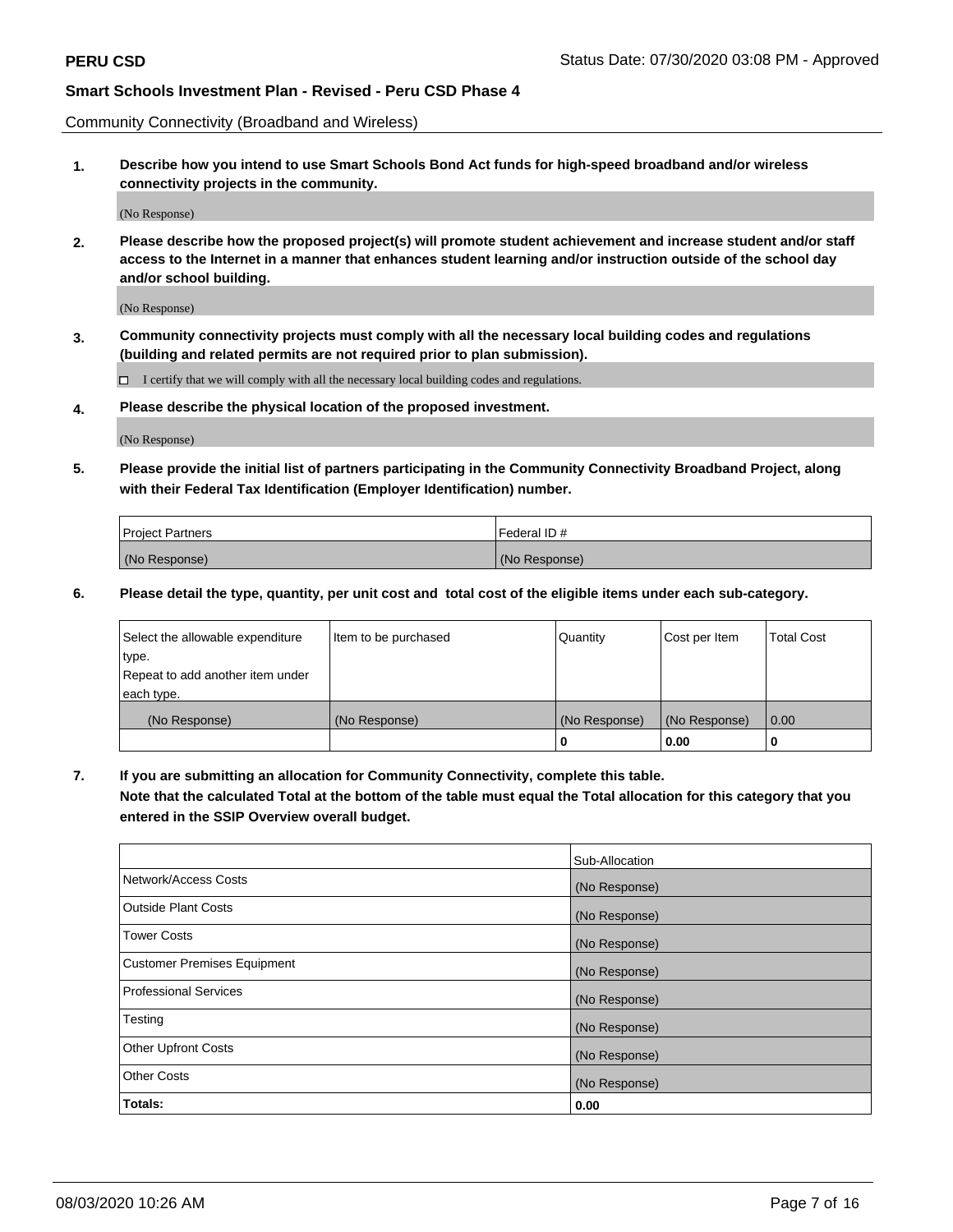### Classroom Learning Technology

**1. In order for students and faculty to receive the maximum benefit from the technology made available under the Smart Schools Bond Act, their school buildings must possess sufficient connectivity infrastructure to ensure that devices can be used during the school day. Smart Schools Investment Plans must demonstrate that sufficient infrastructure that meets the Federal Communications Commission's 100 Mbps per 1,000 students standard currently exists in the buildings where new devices will be deployed, or is a planned use of a portion of Smart Schools Bond Act funds, or is under development through another funding source. Smart Schools Bond Act funds used for technology infrastructure or classroom technology investments must increase the number of school buildings that meet or exceed the minimum speed standard of 100 Mbps per 1,000 students and staff within 12 months. This standard may be met on either a contracted 24/7 firm service or a "burstable" capability. If the standard is met under the burstable criteria, it must be:**

**1. Specifically codified in a service contract with a provider, and**

**2. Guaranteed to be available to all students and devices as needed, particularly during periods of high demand, such as computer-based testing (CBT) periods.**

**Please describe how your district already meets or is planning to meet this standard within 12 months of plan submission.**

The district currently purchases Internet connectivity at 200 Mb/sec from the Northeastern Regional Information Center. This capacity can be increased up to 1 Gb/sec if requested.

- **1a. If a district believes that it will be impossible to meet this standard within 12 months, it may apply for a waiver of this requirement, as described on the Smart Schools website. The waiver must be filed and approved by SED prior to submitting this survey.**
	- By checking this box, you are certifying that the school district has an approved waiver of this requirement on file with the New York State Education Department.
- **2. Connectivity Speed Calculator (Required). If the district currently meets the required speed, enter "Currently Met" in the last box: Expected Date When Required Speed Will be Met.**

|                  | l Number of<br>Students | Required Speed<br>l in Mbps | Current Speed in<br>l Mbps | <b>Expected Speed</b><br>to be Attained | <b>Expected Date</b><br>When Required<br> Within 12 Months  Speed Will be Met |
|------------------|-------------------------|-----------------------------|----------------------------|-----------------------------------------|-------------------------------------------------------------------------------|
| Calculated Speed | .950                    | 195.00                      | 200                        | 200                                     | (No Response)                                                                 |

**3. If the district wishes to have students and staff access the Internet from wireless devices within the school building, or in close proximity to it, it must first ensure that it has a robust Wi-Fi network in place that has sufficient bandwidth to meet user demand.**

**Please describe how you have quantified this demand and how you plan to meet this demand.**

This has already been addressed in a previous SSIP. The district installed over 200 access points with new cabling that support 802.11ac in all classrooms with multiple access points in cafeterias, gymnasiums, auditoriums. We have addressed this demand by installing HP Aruba access points in all instructional, meeting locations, and common areas. Each instructional space and common area access point has a load capacity of approximately 50 devices. Larger areas, cafeterias and gymnasiums, have been outfitted with larger access points to address the need for large groups for professional development and/or testing. In addition, wireless access has been installed on the exterior of buildings to accommodate the athletic fields.

**4. All New York State public school districts are required to complete and submit an Instructional Technology Plan survey to the New York State Education Department in compliance with Section 753 of the Education Law and per Part 100.12 of the Commissioner's Regulations.**

**Districts that include educational technology purchases as part of their Smart Schools Investment Plan must have a submitted and approved Instructional Technology Plan survey on file with the New York State Education Department.**

By checking this box, you are certifying that the school district has an approved Instructional Technology Plan survey on file with the New York State Education Department.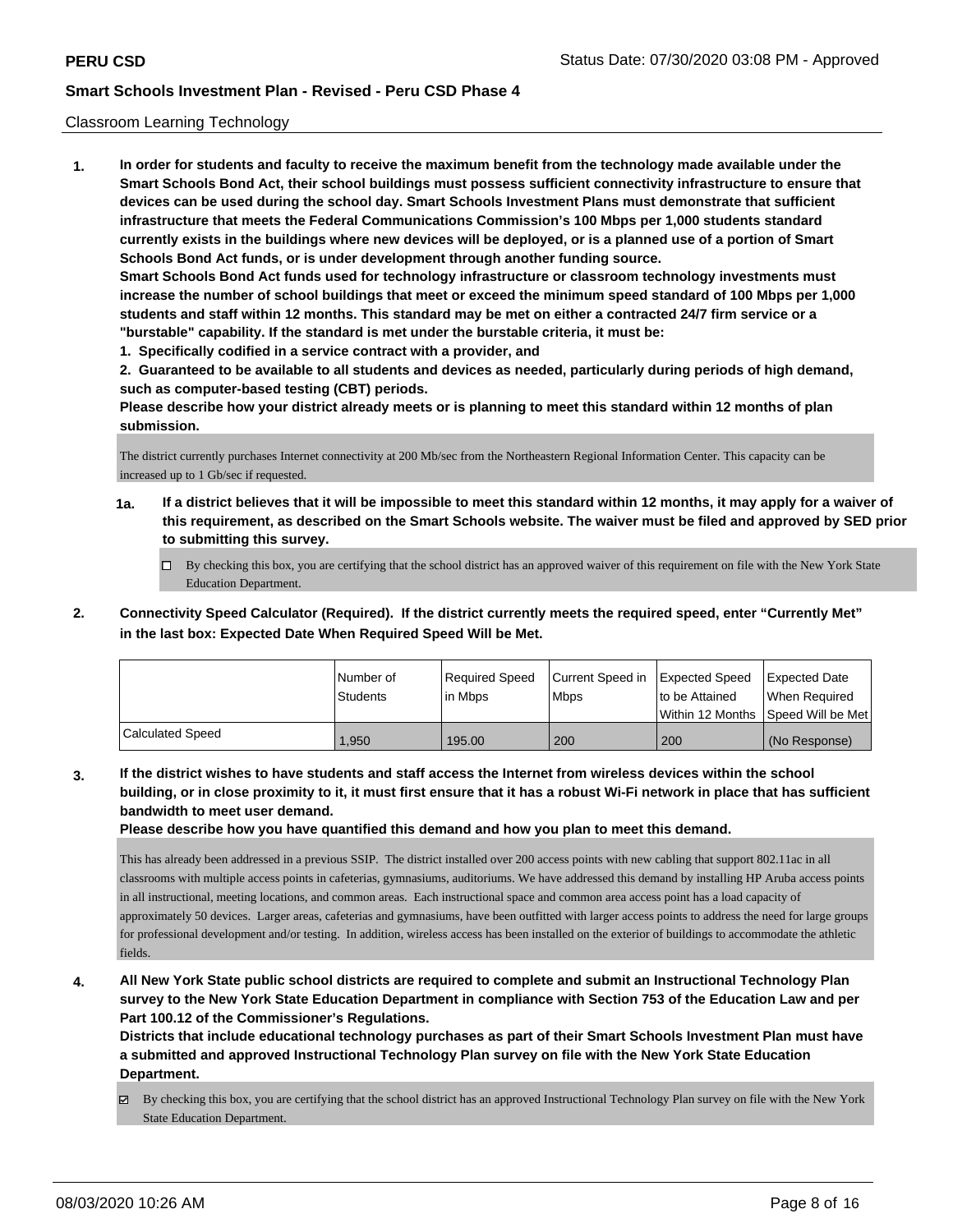### Classroom Learning Technology

**5. Describe the devices you intend to purchase and their compatibility with existing or planned platforms or systems. Specifically address the adequacy of each facility's electrical, HVAC and other infrastructure necessary to install and support the operation of the planned technology.**

We intend to purchase laptops for our teaching staff. These new devices will enhance instruction and collaboration amongst our teaching staff. We will integrate the devices with our current Google and Microsoft platforms to promote an reinforce our ability to create positive online experiences for all students/staff whether in school or during remote learning. In addition, we are changing our instructional environments. We are implementing wireless displays and Promethean panels across our district. The laptops will pair with casting devices and improve the quality of instruction because on the ability to interact with the new hardware that is already going into place in classrooms.

#### **6. Describe how the proposed technology purchases will:**

- **> enhance differentiated instruction;**
- **> expand student learning inside and outside the classroom;**
- **> benefit students with disabilities and English language learners; and**
- **> contribute to the reduction of other learning gaps that have been identified within the district.**

**The expectation is that districts will place a priority on addressing the needs of students who struggle to succeed in a rigorous curriculum. Responses in this section should specifically address this concern and align with the district's Instructional Technology Plan (in particular Question 2 of E. Curriculum and Instruction: "Does the district's instructional technology plan address the needs of students with disabilities to ensure equitable access to instruction, materials and assessments?" and Question 3 of the same section: "Does the district's instructional technology plan address the provision of assistive technology specifically for students with disabilities to ensure access to and participation in the general curriculum?")**

**In addition, describe how the district ensures equitable access to instruction, materials and assessments and participation in the general curriculum for both SWD and English Language Learners/Multilingual Learners (ELL/MLL) students.**

> enhance differentiated instruction;

The laptops will help teachers collaborate on new instructional plans and promote a variety of teaching approaches to differentiate instruction for all students. We believe in helping teachers create video content to reinforce lessons; these devices will maximize this effort.

> expand student learning inside and outside the classroom;

Teacher will utilize these devices to expand student learning both inside and outside the classroom. A strong and dependable device will allow teachers to create diverse lessons and maximize the digital skills for students. These skills can be worked on in both the physical and virtual classroom space.

> benefit students with disabilities and English language learners; and

An increase in digital skills development will also support our students with disabilities and ELL learners. Assistive technology is used throughout our district, so teachers need devices that will perform and be dependable. We will maximize the use of tools such as: Google Translate, Read & Write by text help, transcribe, and many others.

> contribute to the reduction of other learning gaps that have been identified within the district.

Having access to students both phsycially and virtually will have a major impact on our efforts to close learning gaps. As teachers utilize power ed tech tools to collect data, they will be able to quickly create targeted lessons and provide immediate feedback to students working online. This device will provide teachers with the confidence to address students issues from anywhere and at anytime.

**7. Where appropriate, describe how the proposed technology purchases will enhance ongoing communication with parents and other stakeholders and help the district facilitate technology-based regional partnerships, including distance learning and other efforts.**

As teachers begin pushing the boundaries of the standard classroom, they will start enhancing communication opportunities with parents and other stakeholders. Have a device that is dependable will help teachers contact parents/stakeholders through a variety of platforms that are supported by the district: email, remind, and teacher websites. Currently, teachers without laptops struggle to provide communication to families from home. This limitations makes it extremely difficult to provide any type of assistance in a remote learning situation.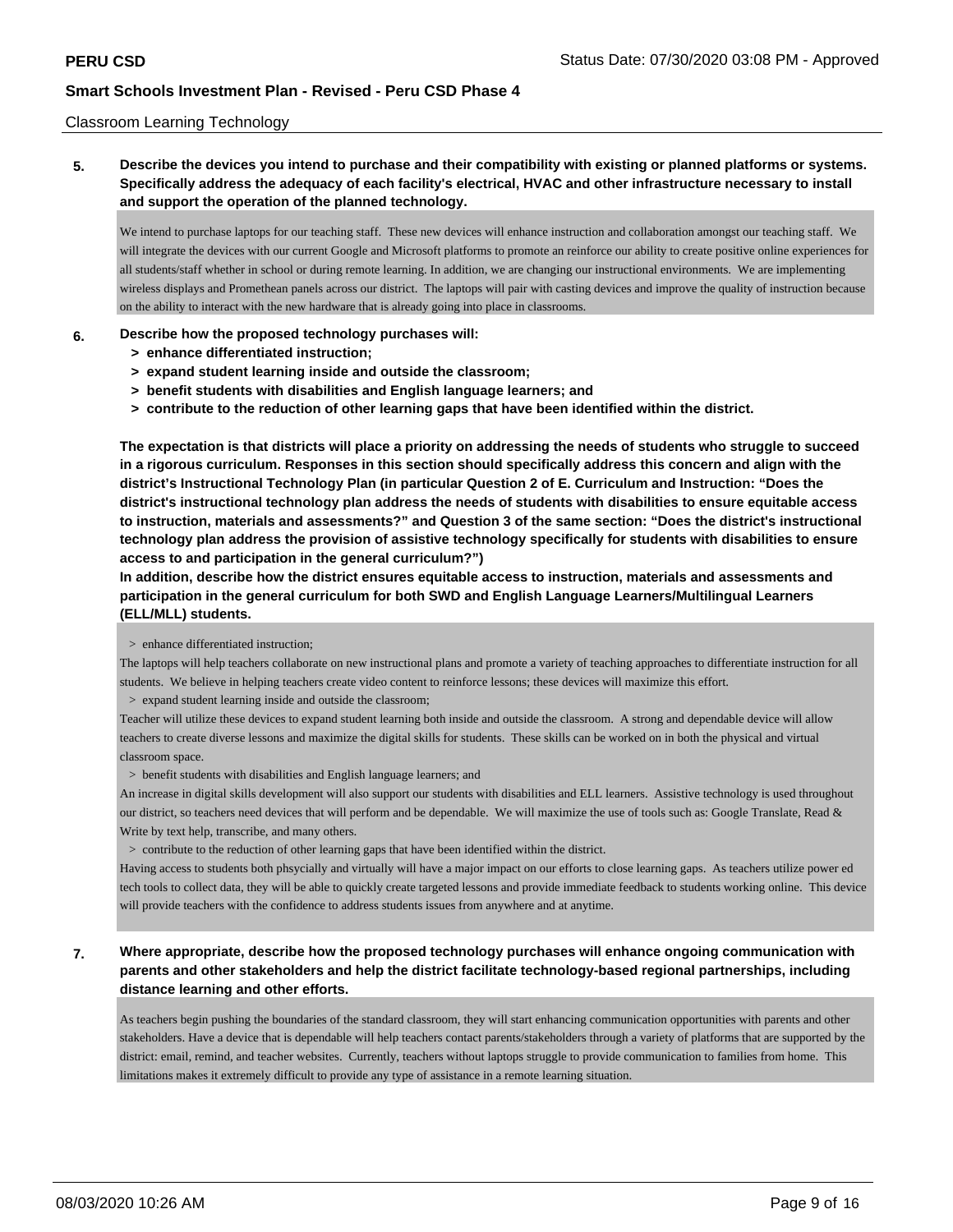#### Classroom Learning Technology

**8. Describe the district's plan to provide professional development to ensure that administrators, teachers and staff can employ the technology purchased to enhance instruction successfully.**

**Note: This response should be aligned and expanded upon in accordance with your district's response to Question 1 of F. Professional Development of your Instructional Technology Plan: "Please provide a summary of professional development offered to teachers and staff, for the time period covered by this plan, to support technology to enhance teaching and learning. Please include topics, audience and method of delivery within your summary."**

Our district has worked extremely hard to provide all teachers with targeted professional development to promote the appropriate integration of technology into curriculum/lesson and to support our digital citizenship initiatives. Here is a list of our efforts:

- 1. Model Schools Participation: We encourage and have many teachers that participate in the Model Schools Professional Development Opportunities. These are tracked through My Learning Plan
- 2. PeruCSD Tech Academy: A summer program designed to provide participating teachers with training in a variety of District approved software and applications. Teachers participate in a 45 hour program throughout the school year.
- 3. Tech Byte Trainings: These 30-60 minute pop up trainings are provided throughout the school year. We utilize district approved trainers and focus on topics that support the district mission.
- 4. Kyte Learning: We subscribe to Kyte Learning so we can provide training opportunities for teachers that are self driven or lack schedule flexibility and need to train on their own time

These 4 paths allow us to focus on the needs for all staff to enure that we are maximizing the tools that the district is purchasing, so we can directly impact the learning of our students.

- **9. Districts must contact one of the SUNY/CUNY teacher preparation programs listed on the document on the left side of the page that supplies the largest number of the district's new teachers to request advice on innovative uses and best practices at the intersection of pedagogy and educational technology.**
	- By checking this box, you certify that you have contacted the SUNY/CUNY teacher preparation program that supplies the largest number of your new teachers to request advice on these issues.
	- **9a. Please enter the name of the SUNY or CUNY Institution that you contacted.**

SUNY Plattsburgh

**9b. Enter the primary Institution phone number.**

518-564-2000

**9c. Enter the name of the contact person with whom you consulted and/or will be collaborating with on innovative uses of technology and best practices.**

Dr. Denise Simard

**10. To ensure the sustainability of technology purchases made with Smart Schools funds, districts must demonstrate a long-term plan to maintain and replace technology purchases supported by Smart Schools Bond Act funds. This sustainability plan shall demonstrate a district's capacity to support recurring costs of use that are ineligible for Smart Schools Bond Act funding such as device maintenance, technical support, Internet and wireless fees, maintenance of hotspots, staff professional development, building maintenance and the replacement of incidental items. Further, such a sustainability plan shall include a long-term plan for the replacement of purchased devices and equipment at the end of their useful life with other funding sources.**

By checking this box, you certify that the district has a sustainability plan as described above.

**11. Districts must ensure that devices purchased with Smart Schools Bond funds will be distributed, prepared for use, maintained and supported appropriately. Districts must maintain detailed device inventories in accordance with generally accepted accounting principles.**

By checking this box, you certify that the district has a distribution and inventory management plan and system in place.

**12. Please detail the type, quantity, per unit cost and total cost of the eligible items under each sub-category.**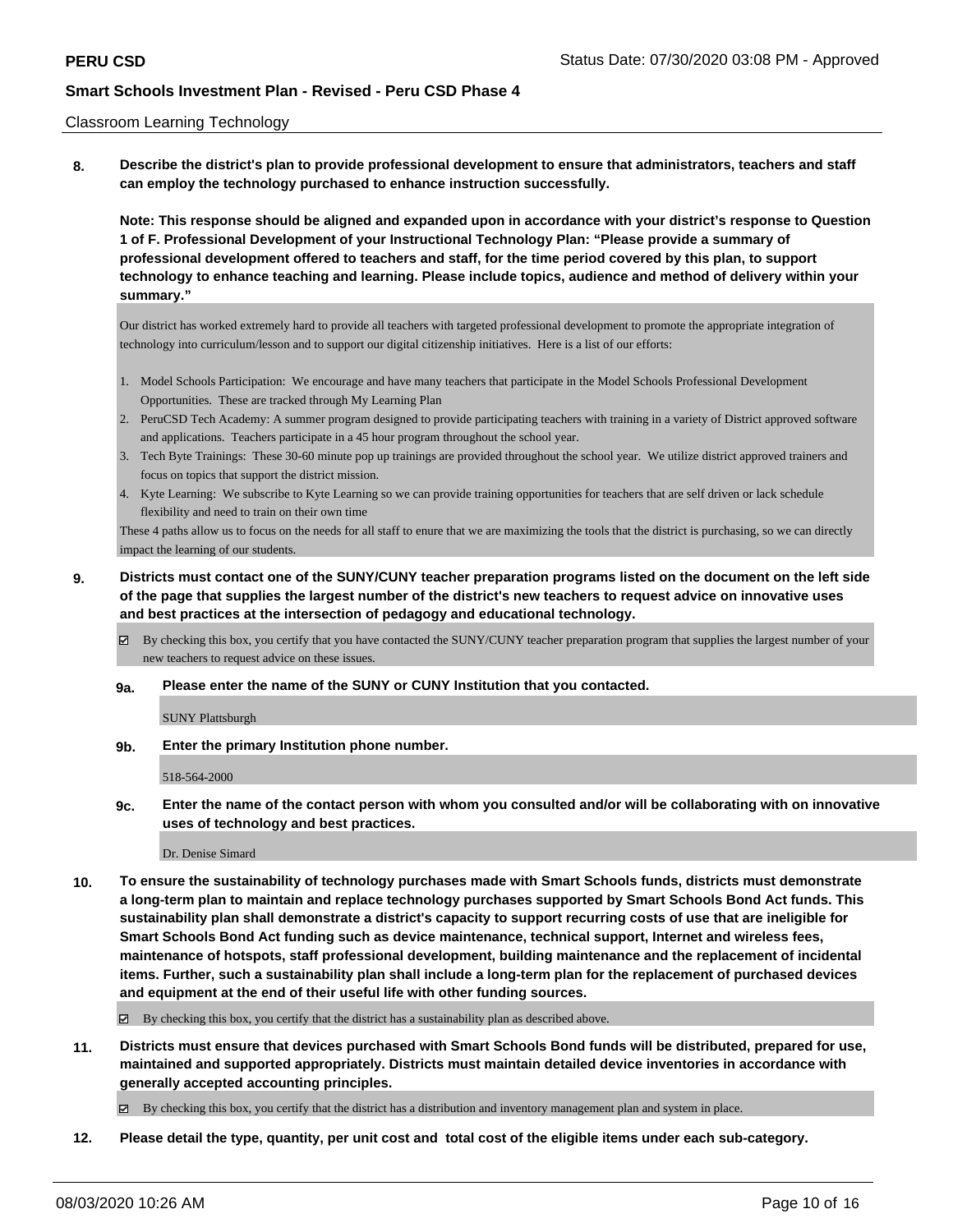Classroom Learning Technology

| Select the allowable expenditure<br>type.      | Iltem to be Purchased   | Quantity | Cost per Item | <b>Total Cost</b> |
|------------------------------------------------|-------------------------|----------|---------------|-------------------|
| Repeat to add another item under<br>each type. |                         |          |               |                   |
| <b>Laptop Computers</b>                        | <b>Laptop Computers</b> | 72       | 985.00        | 70,920.00         |
|                                                |                         | 72       | 985.00        | 70,920            |

## **13. Final 2014-15 BEDS Enrollment to calculate Nonpublic Sharing Requirement (no changes allowed.)**

|            | l Public Enrollment | Nonpublic Enrollment | Total Enrollment | Nonpublic<br>l Percentage |
|------------|---------------------|----------------------|------------------|---------------------------|
| Enrollment | .904                | 157                  | 2.061.00         | 7.62                      |

# **14. If you are submitting an allocation for Classroom Learning Technology complete this table.**

|                          | Public School Sub-Allocation | <b>Estimated Nonpublic Loan</b><br>Amount<br>(Based on Percentage Above) | <b>Estimated Total Public and</b><br>Nonpublic Sub-Allocation |
|--------------------------|------------------------------|--------------------------------------------------------------------------|---------------------------------------------------------------|
| Interactive Whiteboards  | (No Response)                | 0.00                                                                     | 0.00                                                          |
| <b>Computer Servers</b>  | (No Response)                | 0.00                                                                     | 0.00                                                          |
| <b>Desktop Computers</b> | (No Response)                | 0.00                                                                     | 0.00                                                          |
| <b>Laptop Computers</b>  | 70,920.00                    | 0.00                                                                     | 70.920.00                                                     |
| <b>Tablet Computers</b>  | (No Response)                | 0.00                                                                     | 0.00                                                          |
| <b>Other Costs</b>       | (No Response)                | 0.00                                                                     | 0.00                                                          |
| Totals:                  | 70,920.00                    | 0                                                                        | 70,920                                                        |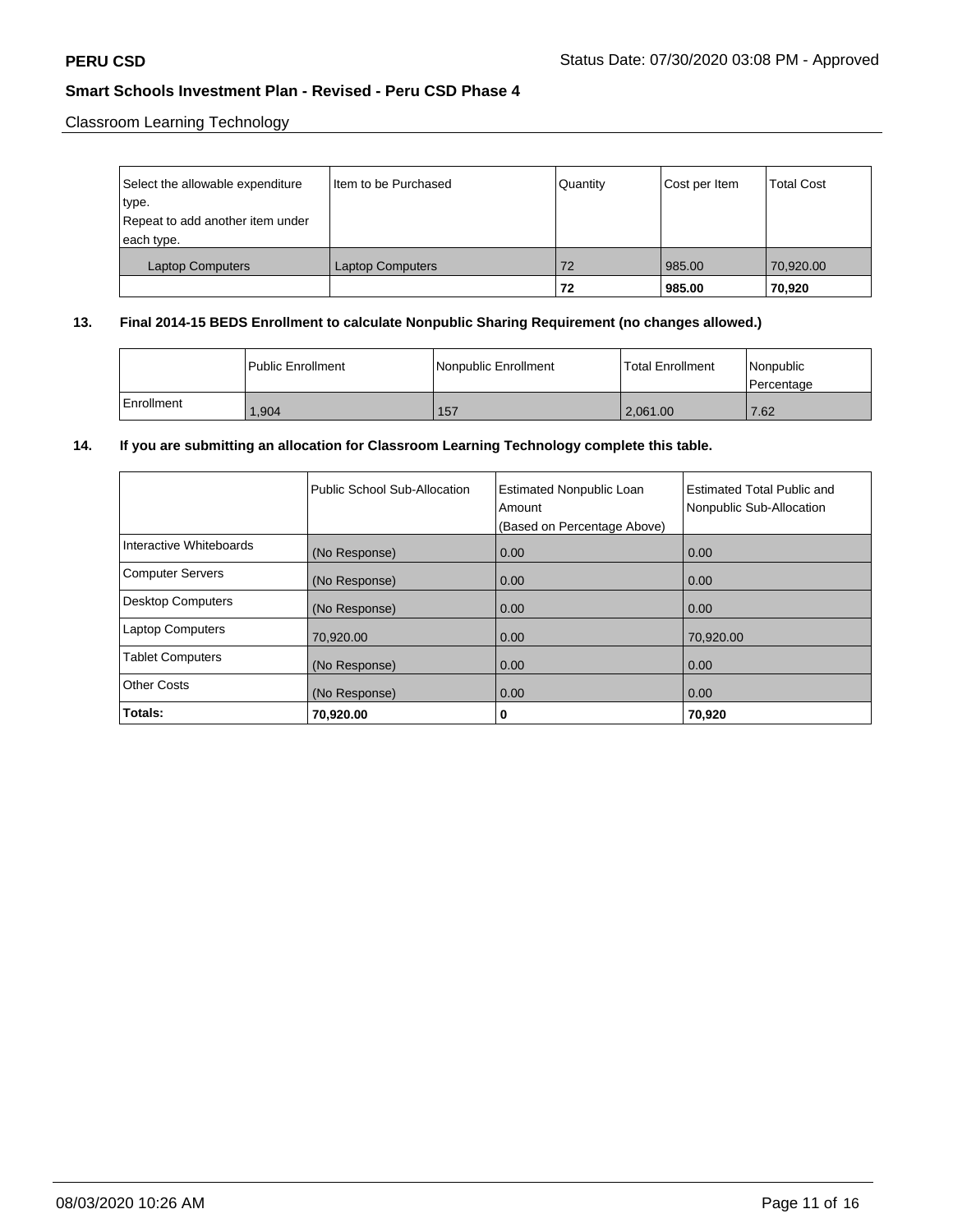#### Pre-Kindergarten Classrooms

**1. Provide information regarding how and where the district is currently serving pre-kindergarten students and justify the need for additional space with enrollment projections over 3 years.**

(No Response)

- **2. Describe the district's plan to construct, enhance or modernize education facilities to accommodate prekindergarten programs. Such plans must include:**
	- **Specific descriptions of what the district intends to do to each space;**
	- **An affirmation that new pre-kindergarten classrooms will contain a minimum of 900 square feet per classroom;**
	- **The number of classrooms involved;**
	- **The approximate construction costs per classroom; and**
	- **Confirmation that the space is district-owned or has a long-term lease that exceeds the probable useful life of the improvements.**

(No Response)

**3. Smart Schools Bond Act funds may only be used for capital construction costs. Describe the type and amount of additional funds that will be required to support ineligible ongoing costs (e.g. instruction, supplies) associated with any additional pre-kindergarten classrooms that the district plans to add.**

(No Response)

**4. All plans and specifications for the erection, repair, enlargement or remodeling of school buildings in any public school district in the State must be reviewed and approved by the Commissioner. Districts that plan capital projects using their Smart Schools Bond Act funds will undergo a Preliminary Review Process by the Office of Facilities Planning.**

**Please indicate on a separate row each project number given to you by the Office of Facilities Planning.**

| Project Number |  |
|----------------|--|
| (No Response)  |  |
|                |  |

**5. Please detail the type, quantity, per unit cost and total cost of the eligible items under each sub-category.**

| Select the allowable expenditure | Item to be purchased | Quantity      | Cost per Item | <b>Total Cost</b> |
|----------------------------------|----------------------|---------------|---------------|-------------------|
| type.                            |                      |               |               |                   |
| Repeat to add another item under |                      |               |               |                   |
| each type.                       |                      |               |               |                   |
| (No Response)                    | (No Response)        | (No Response) | (No Response) | 0.00              |
|                                  |                      | U             | 0.00          |                   |

**6. If you have made an allocation for Pre-Kindergarten Classrooms, complete this table. Note that the calculated Total at the bottom of the table must equal the Total allocation for this category that you entered in the SSIP Overview overall budget.**

|                                          | Sub-Allocation |
|------------------------------------------|----------------|
| Construct Pre-K Classrooms               | (No Response)  |
| Enhance/Modernize Educational Facilities | (No Response)  |
| <b>Other Costs</b>                       | (No Response)  |
| Totals:                                  | 0.00           |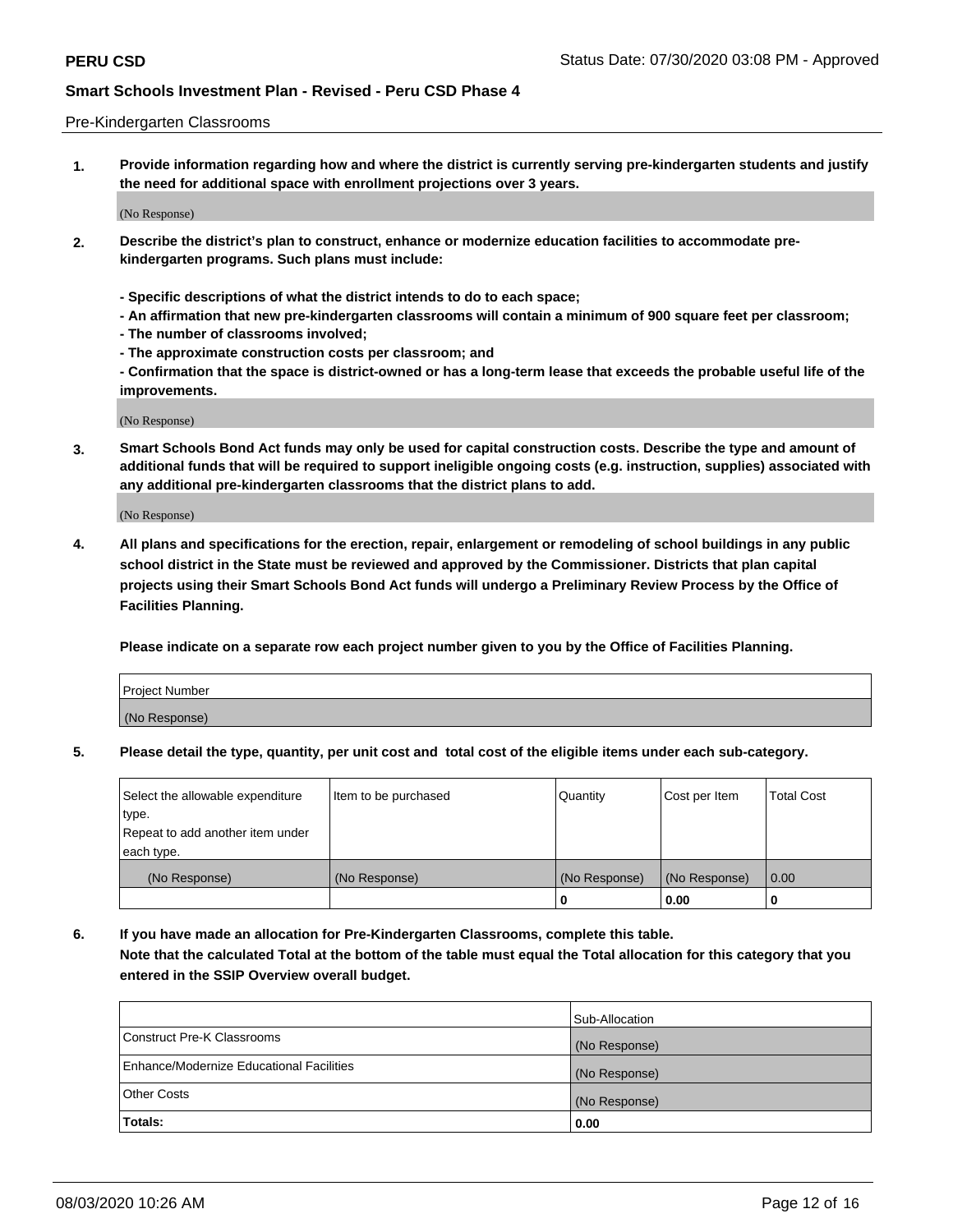Replace Transportable Classrooms

**1. Describe the district's plan to construct, enhance or modernize education facilities to provide high-quality instructional space by replacing transportable classrooms.**

(No Response)

**2. All plans and specifications for the erection, repair, enlargement or remodeling of school buildings in any public school district in the State must be reviewed and approved by the Commissioner. Districts that plan capital projects using their Smart Schools Bond Act funds will undergo a Preliminary Review Process by the Office of Facilities Planning.**

**Please indicate on a separate row each project number given to you by the Office of Facilities Planning.**

| Project Number |  |
|----------------|--|
|                |  |
|                |  |
|                |  |
| (No Response)  |  |
|                |  |
|                |  |

**3. For large projects that seek to blend Smart Schools Bond Act dollars with other funds, please note that Smart Schools Bond Act funds can be allocated on a pro rata basis depending on the number of new classrooms built that directly replace transportable classroom units.**

**If a district seeks to blend Smart Schools Bond Act dollars with other funds describe below what other funds are being used and what portion of the money will be Smart Schools Bond Act funds.**

(No Response)

**4. Please detail the type, quantity, per unit cost and total cost of the eligible items under each sub-category.**

| Select the allowable expenditure | Item to be purchased | Quantity      | Cost per Item | <b>Total Cost</b> |
|----------------------------------|----------------------|---------------|---------------|-------------------|
| ∣type.                           |                      |               |               |                   |
| Repeat to add another item under |                      |               |               |                   |
| each type.                       |                      |               |               |                   |
| (No Response)                    | (No Response)        | (No Response) | (No Response) | 0.00              |
|                                  |                      | 0             | 0.00          |                   |

**5. If you have made an allocation for Replace Transportable Classrooms, complete this table. Note that the calculated Total at the bottom of the table must equal the Total allocation for this category that you entered in the SSIP Overview overall budget.**

|                                                | Sub-Allocation |
|------------------------------------------------|----------------|
| Construct New Instructional Space              | (No Response)  |
| Enhance/Modernize Existing Instructional Space | (No Response)  |
| Other Costs                                    | (No Response)  |
| Totals:                                        | 0.00           |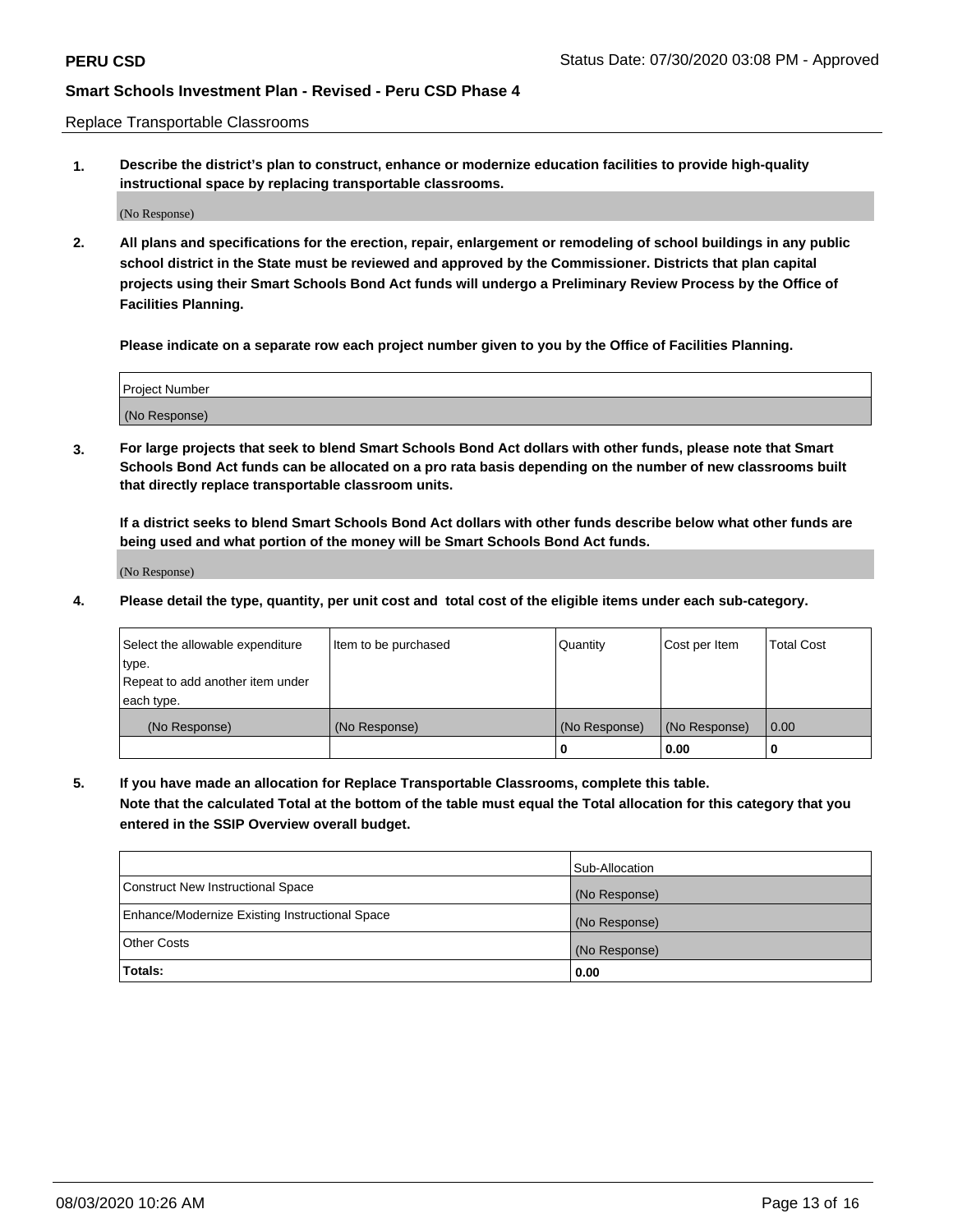High-Tech Security Features

**1. Describe how you intend to use Smart Schools Bond Act funds to install high-tech security features in school buildings and on school campuses.**

(No Response)

**2. All plans and specifications for the erection, repair, enlargement or remodeling of school buildings in any public school district in the State must be reviewed and approved by the Commissioner. Smart Schools plans with any expenditures in the High-Tech Security category require a project number from the Office of Facilities Planning. Districts must submit an SSBA LOI and receive project numbers prior to submitting the SSIP. As indicated on the LOI, some projects may be eligible for a streamlined review and will not require a building permit. Please indicate on a separate row each project number given to you by the Office of Facilities Planning.**

| <b>Project Number</b> |  |
|-----------------------|--|
| (No Response)         |  |

- **3. Was your project deemed eligible for streamlined Review?**
	- Yes
	- $\hfill \Box$  No
- **4. Include the name and license number of the architect or engineer of record.**

| Name          | License Number |
|---------------|----------------|
| (No Response) | (No Response)  |

**5. Please detail the type, quantity, per unit cost and total cost of the eligible items under each sub-category.**

| Select the allowable expenditure | Item to be purchased | Quantity      | Cost per Item | Total Cost |
|----------------------------------|----------------------|---------------|---------------|------------|
| 'type.                           |                      |               |               |            |
| Repeat to add another item under |                      |               |               |            |
| each type.                       |                      |               |               |            |
| (No Response)                    | (No Response)        | (No Response) | (No Response) | 0.00       |
|                                  |                      | u             | 0.00          |            |

**6. If you have made an allocation for High-Tech Security Features, complete this table.**

**Enter each Sub-category Public Allocation based on the the expenditures listed in Table #5.**

|                                                      | Sub-Allocation |
|------------------------------------------------------|----------------|
| Capital-Intensive Security Project (Standard Review) | (No Response)  |
| <b>Electronic Security System</b>                    | (No Response)  |
| <b>Entry Control System</b>                          | (No Response)  |
| Approved Door Hardening Project                      | (No Response)  |
| <b>Other Costs</b>                                   | (No Response)  |
| Totals:                                              | 0.00           |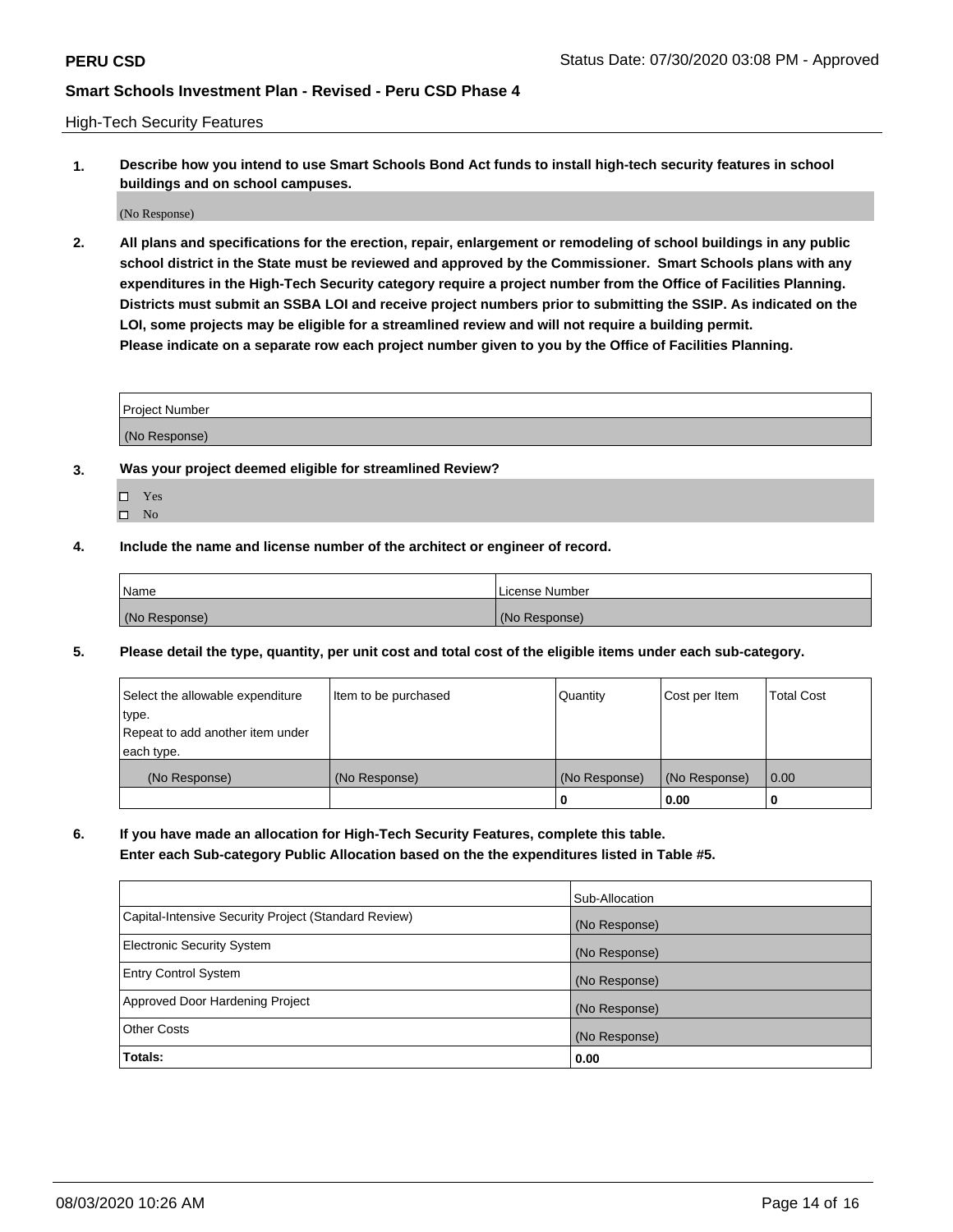Non-Public Schools

**1. Describe your plan to utilize SSBA funds to purchase devices and loan to the nonpublic schools within your district. Please specify what devices have been requested by the nonpublic schools. If the nonpublic schools have not finalized requests, the district should provide the date nonpublic schools will submit the request by.**

The district has already met the \$250 per-pupil maximum

**2. A final Smart Schools Investment Plan cannot be approved until school authorities have adopted regulations specifying the date by which requests from nonpublic schools for the purchase and loan of Smart Schools Bond Act classroom technology must be received by the district.**

By checking this box, you certify that you have such a plan and associated regulations in place that have been made public.

**2a. Please enter the date each year nonpublic schools must request loanable items from the school district. This date cannot be earlier than June 1 of the previous school year.**

(No Response)

### **3. Final 2014-15 BEDS Enrollment to calculate Nonpublic Sharing Requirement (no changes allowed.)**

|            | Public Enrollment | Nonpublic Enrollment | 'Total Enrollment | l Nonpublic Percentage |
|------------|-------------------|----------------------|-------------------|------------------------|
| Enrollment | 1,904             | 157                  | 2.061.00          | 7.62                   |

### **4. Nonpublic Loan Calculator**

|                                                        | Loanable     | Loanable   | Additional       | Estimated | Previously | Cumulative | Final Per  | <b>Final Total</b> |
|--------------------------------------------------------|--------------|------------|------------------|-----------|------------|------------|------------|--------------------|
|                                                        | School       | Classroom  | Nonpublic        | Per Pupil | Approved   | Per Pupil  | Pupil Loan | Loan               |
|                                                        | Connectivity | Technology | Loan             | Amount -  | Per Pupil  | Loan       | Amount -   | Amount -           |
|                                                        |              |            | (Optional)       | This Plan | Amount(s)  | Amount     | This Plan  | This Plan          |
| Required Nonpublic<br>Loan                             | 0.00         | 70,920.00  |                  | 37.25     | 250.00     | 250.00     | 0.00       | 0.00               |
| Final Adjusted Loan<br>- (If additional loan<br>funds) | 0.00         | 70,920.00  | (No<br>Response) | 37.25     | 250.00     | 250.00     | 0.00       | 0.00               |

### **5. Nonpublic Share**

|                                          | Final Per Pupil Amount | Final Nonpublic Loan Amount |
|------------------------------------------|------------------------|-----------------------------|
| Pending and Previously<br>Approved Plans | 250.00                 | 39,250.00                   |
| This Plan                                | 0.00                   | 0.00                        |
| Total                                    | 250.00                 | 39,250.00                   |

### **6. Distribution of Nonpublic Loan Amount by School**

| <b>Nonpublic School Name</b> | l 2018-19 K-12 Enrollment | Special Ed School? If Yes, not eligible |
|------------------------------|---------------------------|-----------------------------------------|
| LAKE SHORE CHRISTIAN SCHOOL  | 19                        | No.                                     |
| I SETON CATHOLIC SCHOOL      | 268                       | No.                                     |

#### **7. Please detail the type, quantity and per unit cost of the eligible items under each sub-category.**

| Select the allowable expenditure<br>type.<br>Repeat to add another item under | Items to be purchased | Quantity      | Cost Per Item | <b>Total Cost</b> |
|-------------------------------------------------------------------------------|-----------------------|---------------|---------------|-------------------|
| each type.                                                                    |                       |               |               |                   |
| (No Response)                                                                 | (No Response)         | (No Response) | (No Response) | l 0.00            |